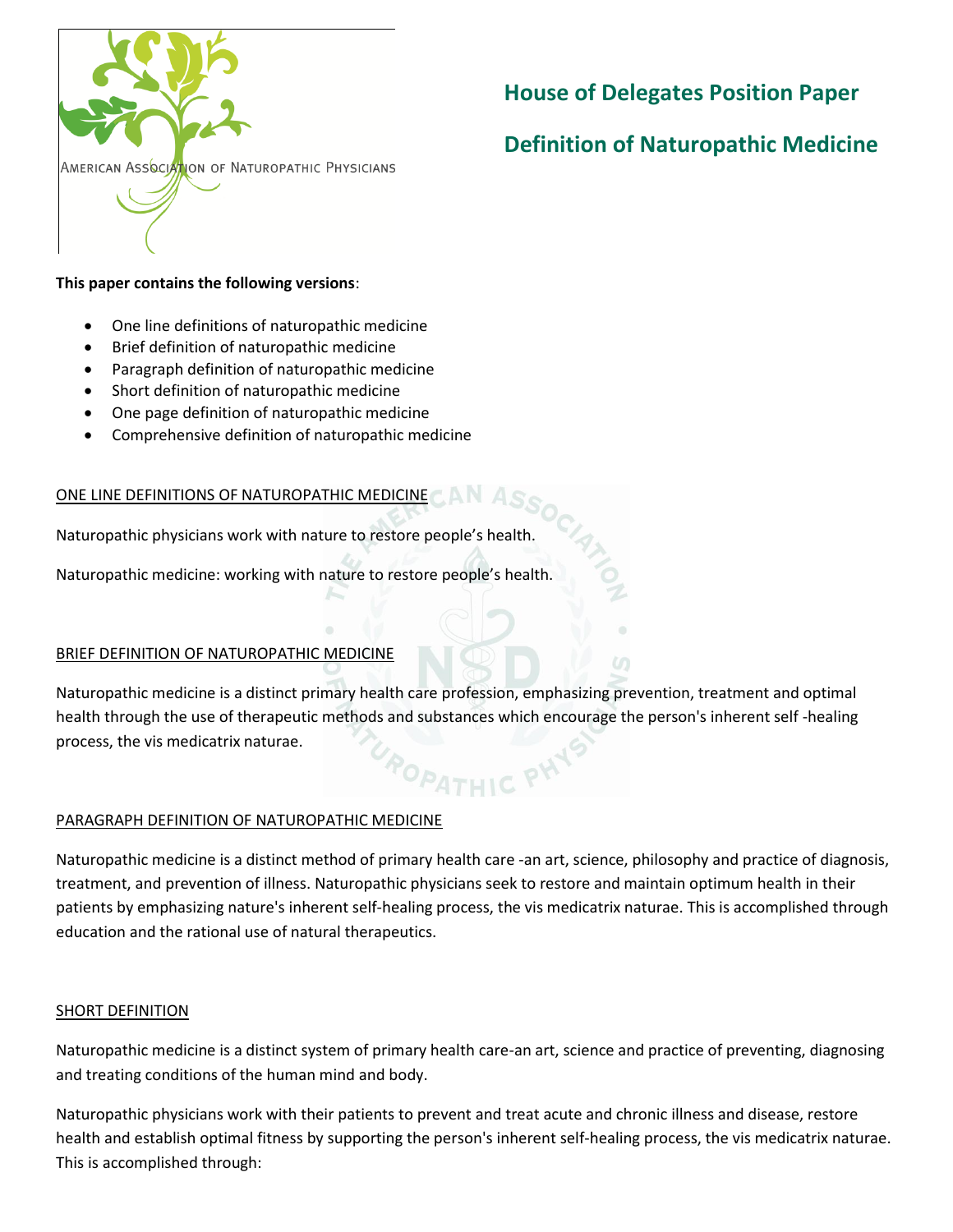#### **Prevention**

Prevention of disease is emphasized through public health measures and hygiene as well as the encouragement and guidance of persons to adopt lifestyles which are conducive to optimal health.

#### **Diagnosis**

Diagnosis and evaluation of the individual's state of health are accomplished by integrated modern and traditional, clinical and laboratory diagnostic methods.

#### **Treatment and Care**

Therapeutic methods and substances are used which work in harmony with the person's inherent self -healing process, the vis medicatrix naturae, including: dietetics and nutritional substances, botanical medicine, psychotherapy, naturopathic physical medicine including naturopathic manipulative therapy, minor surgery, prescription medications, naturopathic obstetrics (natural childbirth), homeopathy, and acupuncture.

#### ONE PAGE DEFINITION OF NATUROPATHIC MEDICINE

#### *Overview:*

Naturopathic medicine is a distinct system of primary health care -an art, science, philosophy and practice of diagnosis, treatment and prevention of illness. Naturopathic medicine is distinguished by the principles upon which its practice is based. These principles are continually reexamined in the light of scientific advances. The techniques of naturopathic medicine include modern and traditional, scientific and empirical methods. The following principles are the foundation of naturopathic medical practice:

#### *Principles:*

**The Healing Power of Nature (Vis Medicatrix Naturae):** Naturopathic medicine recognizes an inherent self-healing process in the person which is ordered and intelligent. Naturopathic physicians act to identify and remove obstacles to healing and recovery, and to facilitate and augment this inherent self-healing process.

**Identify and Treat the Causes (ToIle Causam):** The naturopathic physician seeks to identify and remove the underlying causes of illness, rather than to merely eliminate or suppress symptoms.

**First Do No Harm (Primum Non Nocere):** Naturopathic physicians follow three guidelines to avoid harming the patient:

- Utilize methods and medicinal substances which minimize the risk of harmful side effects, using the least force necessary to diagnose and treat;
- Avoid when possible the harmful suppression of symptoms;

 $\alpha$ 

Acknowledge, respect and work with the individual's self-healing process.

**Doctor as Teacher (Docere):** Naturopathic physicians educate their patients and encourage self-responsibility for health. They also recognize and employ the therapeutic potential of the doctor-patient relationship.

**Treat the Whole Person:** Naturopathic physicians treat each patient by taking into account individual physical, mental, emotional, genetic, environmental, social, and other factors. Since total health also includes spiritual health, naturopathic physicians encourage individuals to pursue their personal spiritual development.

**Prevention**: Naturopathic physicians emphasize the prevention of disease -assessing risk factors, heredity and susceptibility to disease and making appropriate interventions in partnership with their patients to prevent illness. Naturopathic medicine is committed to the creation of a healthy world in which humanity may thrive.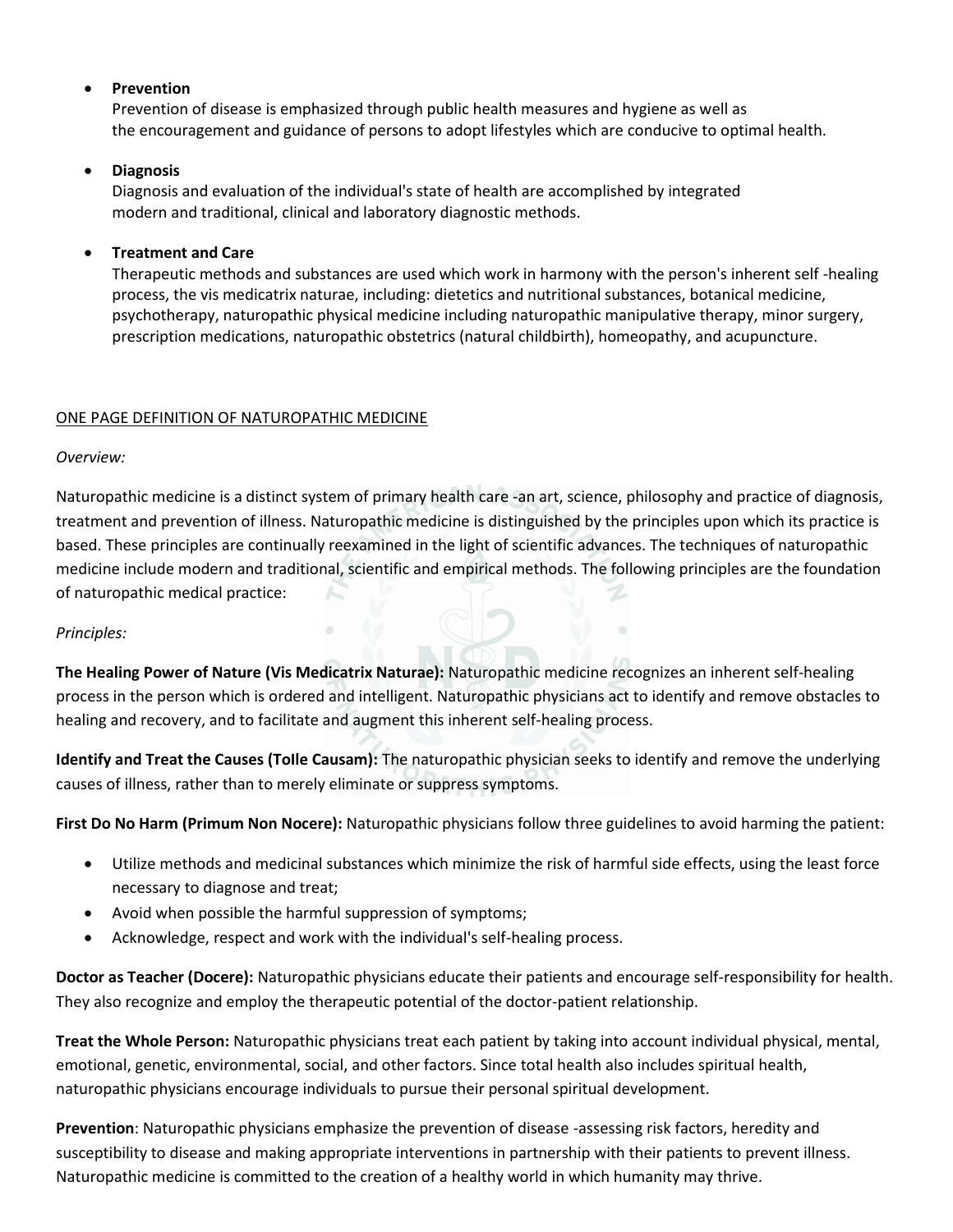#### *Practice*

Naturopathic Methods:

Naturopathic medicine is defined by its principles. Methods and modalities are selected and applied based upon these principles in relationship to the individual needs of each patient.

Diagnostic and therapeutic methods are selected from various sources and systems, and will continue to evolve with the progress of knowledge.

#### Naturopathic Practice:

Naturopathic practice includes the following diagnostic and therapeutic modalities: nutritional medicine, botanical medicine, naturopathic physical medicine including naturopathic manipulative therapy, public health measures and hygiene, counseling, minor surgery, homeopathy, acupuncture, prescription medication, intravenous and injection therapy, naturopathic obstetrics (natural childbirth), and appropriate methods of laboratory and clinical diagnosis.

#### COMPREHENSIVE DEFINITION OF NATUROPATHIC MEDICINE

#### *Overview:*

Naturopathic medicine is a distinct system of primary health care -an art, science, philosophy and practice of diagnosis, treatment and prevention of illness. Naturopathic medicine is distinguished by the principles which underlie and determine its practice. These principles are based upon the objective observation of the nature of health and disease, and are continually reexamined in the light of scientific advances. Methods used are consistent with these principles and are chosen upon the basis of patient individuality. Naturopathic physicians are trained as primary health care physicians whose diverse techniques include modern and traditional, scientific and empirical methods. The following principles are the foundation for the practice of naturopathic medicine:

#### *Principles:*

#### **The Healing Power of Nature (Vis Medicatrix Naturae)**

The healing power of nature is the inherent self -organizing and healing process of living systems which establishes, maintains and restores health. Naturopathic medicine recognizes this healing process to be ordered and intelligent. It is the naturopathic physician's role to support, facilitate and augment this process by identifying and removing obstacles to health and recovery, and by supporting the creation of a healthy internal and external environment.

#### **Identify and Treat the Causes (Tolle Causam)**

Illness does not occur without cause. Causes may originate in many areas. Underlying causes of illness and disease must be identified and removed before complete recovery can occur. Symptoms can be expressions of the body's attempt to defend itself, to adapt and recover, to heal itself, or may be results of the causes of disease. The naturopathic physician seeks to treat the causes of disease, rather than to merely eliminate or suppress symptoms.

#### **First Do No Harm (Primum Non Nocere)**

Naturopathic physicians follow three precepts to avoid harming the patient:

 Naturopathic physicians utilize methods and medicinal substances which minimize the risk of harmful effects, and apply the least possible force or intervention necessary to diagnose illness and restore health.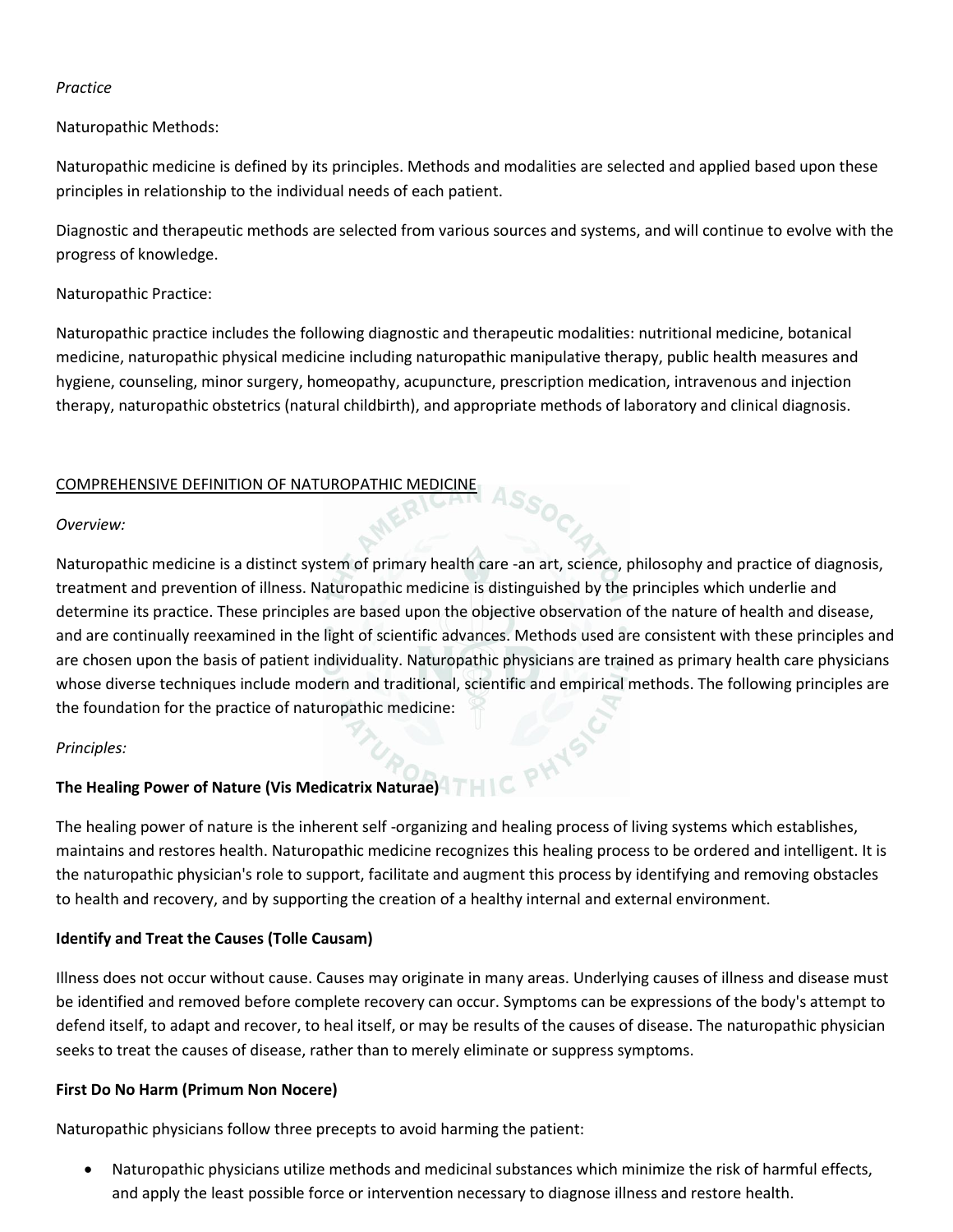- Whenever possible the suppression of symptoms is avoided as suppression generally interferes with the healing process.
- Naturopathic physicians respect and work with the vis medicatrix naturae in diagnosis, treatment and counseling, for if this self -healing process is not respected the patient may be harmed.

#### **Doctor as Teacher (Docere)**

The original meaning of the word "doctor" is teacher. A principal objective of naturopathic medicine is to educate the patient and emphasize self-responsibility for health. Naturopathic physicians also recognize and employ the therapeutic potential of the doctor-patient relationship.

#### **Treat the Whole Person**

Health and disease result from a complex of physical, mental, emotional, genetic, environmental, social and other factors. Since total health also includes spiritual health, naturopathic physicians encourage individuals to pursue their personal spiritual development. Naturopathic medicine recognizes the harmonious functioning of all aspects of the individual as being essential to health. The multifactorial nature of health and disease requires a personalized and comprehensive approach to diagnosis and treatment. Naturopathic physicians treat the whole person, taking all of these factors into account.

#### **Prevention**

Naturopathic medical colleges emphasize the study of health as well as disease. The prevention of disease and the attainment of optimal health in patients are primary objectives of naturopathic medicine. In practice, these objectives are accomplished through education and the promotion of healthy ways of living.

Naturopathic physicians assess risk factors, heredity and susceptibility to disease, and make appropriate interventions in partnership with their patients to prevent illness. Naturopathic medicine asserts that one cannot be healthy in an unhealthy environment and is committed to the creation of a world in which humanity may thrive.

#### *Practice*

Naturopathic Methods:

Naturopathic medicine is defined primarily by its fundamental principles. Methods and modalities are selected and applied based upon these principles in relationship to the individual needs of each patient. Diagnostic and therapeutic methods are selected from various sources and systems and will continue to evolve with the progress of knowledge.

TUROPATHIC PHYS

#### Naturopathic Practice:

Naturopathic practice includes the following diagnostic and treatment modalities: utilization of all methods of clinical and laboratory diagnostic testing including diagnostic radiology and other imaging techniques; nutritional medicine, dietetics and therapeutic fasting; medicines of mineral, animal and botanical origin; hygiene and public health measures; naturopathic physical medicine including naturopathic manipulative therapies; the use of water, heat, cold, light, electricity, air, earth, electromagnetic and mechanical devices, ultrasound, and therapeutic exercise; homeopathy; psychotherapy and counseling; acupuncture, injection and intravenous therapy; minor surgery; prescription medication; and naturopathic obstetrics (natural childbirth).

> Adopted at the 1989 Annual Convention Reviewed by AANP HOD, 2000 Reviewed by AANP PPRC 2005, 2006, 2007, 2008, 2009 Amended by AANP PPRC 2011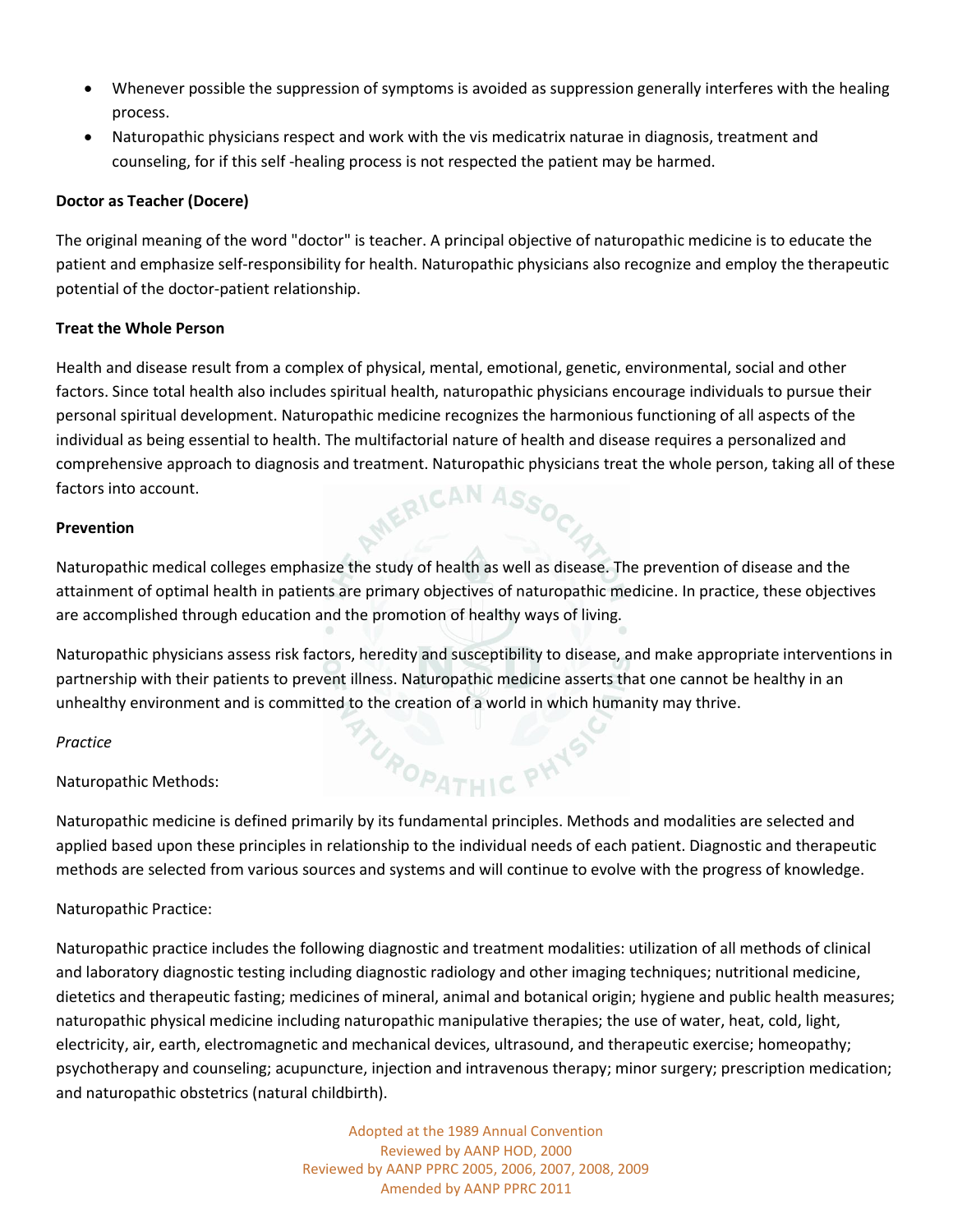*Dr Christina Joy Mackie Naturopathic Doctor/Acupunctrist cjoymackie@hotmail.com Fax # (316) 267-2554*

*728 West Douglas Avenue Wichita KS, 67203 Phone # (316) 259-6409*

### **Consent to Treat: Naturopathic Therapies**

**Please read the House of delegates position paper/Definition of Naturopathic Medicine (Below includes state approved Naturopathic Therapies in state of Kansas that In JOY Wellness Clinic provides)**

Naturopathic Therapies in the State of Kansas treated under a Naturopathic Doctor/Certified Acupuncturist Include:<br>• Acupuncture

- 
- Homeopathy<br>• Physical Exams
- 
- Clinical & Laboratory diagnostic testing (Saliva, Urine, Blood, Imaging etc.) **•** Nutritional Medicine/Dietetics/Therapeutic Fasting
- 
- Medicines of mineral, animal, & botanical origin
- Therapeutic Exercise<br>• Supplements
- 
- $\bullet$  Botanical Medicine
- Life-Style Counseling

DATE:\_\_\_\_\_\_\_\_\_\_\_\_\_\_\_\_\_\_\_\_\_\_\_\_\_\_\_\_\_\_\_\_\_\_\_\_\_\_\_\_\_\_\_\_\_\_\_\_\_\_\_\_\_\_\_

PATIENT NAME: \_\_\_\_\_\_\_\_\_\_\_\_\_\_\_\_\_\_\_\_\_\_\_\_\_\_\_\_\_\_\_\_\_\_\_\_\_\_\_\_\_\_\_\_\_\_\_\_\_\_\_\_\_\_\_\_\_\_\_\_\_\_\_\_\_\_\_\_\_\_\_\_\_\_\_\_\_\_\_\_\_\_\_\_\_\_\_\_\_\_\_\_\_\_\_\_\_\_\_\_\_\_\_\_\_\_\_\_\_\_\_\_\_\_\_\_\_\_\_\_\_\_\_\_\_

IF SIGNED BY REPRESENTATIVE, INDICATE RELATIONSHIP:

PATIENT/REPRESENTATIVE SIGNATURE: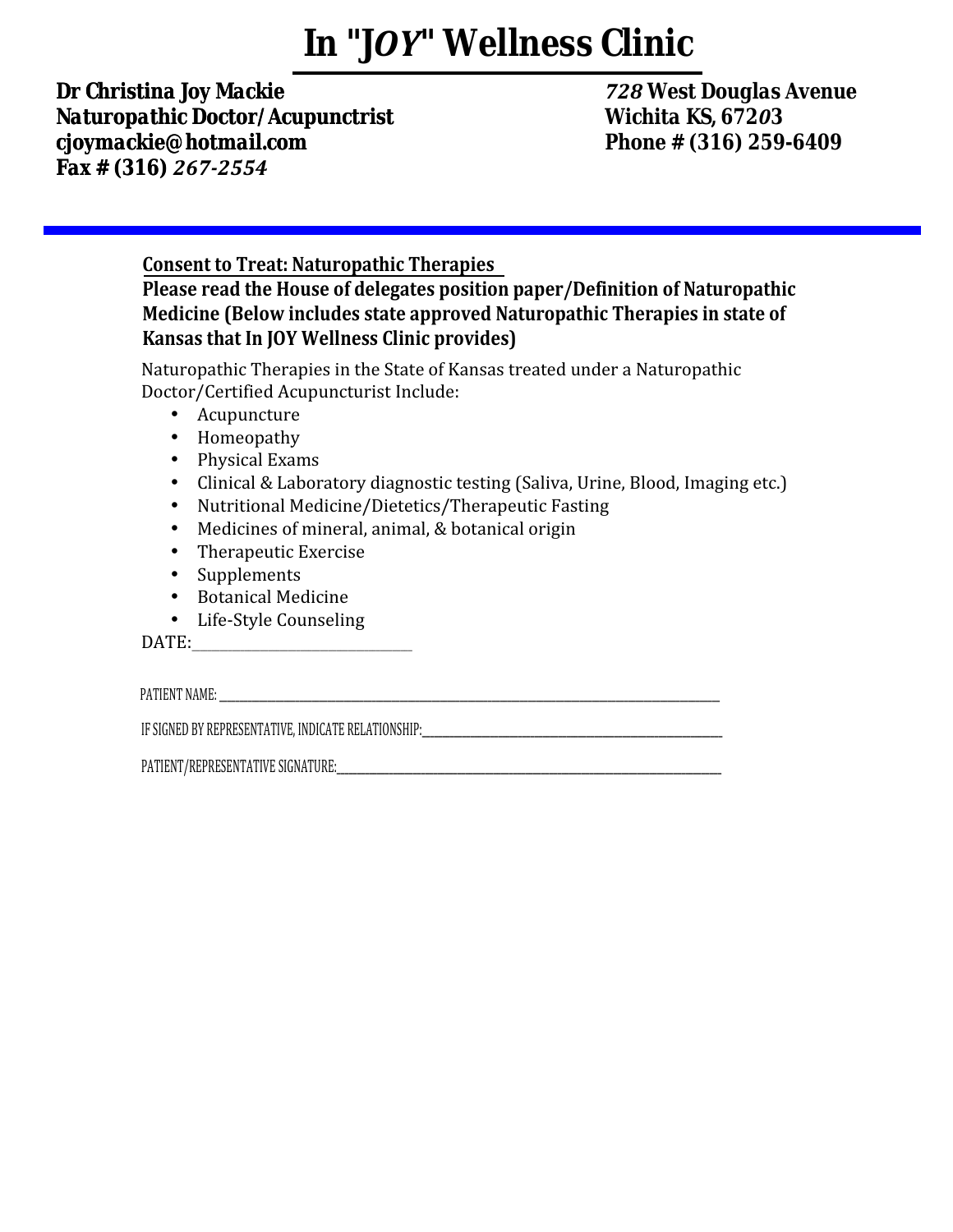*Dr Christina Joy Mackie Naturopathic Doctor/Acupunctrist cjoymackie@hotmail.com Fax # (316) 267-2554*

*728 West Douglas Avenue Wichita KS, 67203 Phone # (316) 259-6409*

#### **Consent to Treat: Acupunture**

Acupuncture, cupping, moxibustion, e-stim are all therapies of Oriental Medicine. Acupuncture includes the insertion of sterile disposable needles, needless acupuncture, or electric acupuncture at points on the body indicated by the methods of diagnosis specific to Oriental Medicine. Mild electric stimulation may be applied Acupuncture, cupping, moxibustion, e-stim are all therapies of Oriental Medicine.<br>Acupuncture includes the insertion of sterile disposable needles, needless<br>acupuncture, or electric acupuncture at points on the body indica burning herb to warm specific points may also be applied or a moxibustion cigar<br>used to stimulate points individually. Cupping is a suction therapy applied to the acupuncture, or electric acupuncture at points on the body indicated by the methods<br>of diagnosis specific to Oriental Medicine. Mild electric stimulation may be applied<br>to the needles during the acupuncture treatment. Moxi skin, may be used to stimulate tissue stagnation.

contact my practitioner if I experience any concerning side-effects. **I will inform my practitioner if I am pregnant, have a cardiac pacemaker or other implanted electronic device or skin condition that my contraindicate acupuncture as a treatment therapy.** I understand that acupuncture treatments in the state of Kansas are not a primary health care modality. I understand that seeing an acupuncturist for treatment does not replace seeing my primary physician. I understand that , if I am referred by my primary care physician for acupuncture, I will return to my primary care physician for follow-up as needed. I understand that Chinese herbal formulas are not regulated in the state of Kansas & that under rare circumstances people experience certain side effects from the herbs. I will take the herbal formulas as directed &

#### **The Benefits:**

I understand that I will be receiving acupuncture for the treatment of my health condition. I understand that the potential benefits of acupuncture include drugless relief of my symptoms & an improved state of health.

#### **The Risks:**

- Pain at side of insertion
- Local bruising<br>• Burns
- 
- Fainting or dizziness<br>• Broken needles<br>• Local infection
- 
- 
- Collapsed lung if needling near the lungs<br>• Spontaneous miscarriage
- 

#### **Alternatives to Oriental Medicine Therapies:**

There are reasonable alternatives to Oriental Medicine Therapies within Naturopathy & within conventional medical care appropriate to my condition. I have discussed these alternatives with my provider.

I have read this Consent Form & have had my questions answered about potential benefits, risks, and alternatives to my satisfaction & consent to treatment.

#### $DATA$

PATIENT NAME: \_\_\_\_\_\_\_\_\_\_\_\_\_\_\_\_\_\_\_\_\_\_\_\_\_\_\_\_\_\_\_\_\_\_\_\_\_\_\_\_\_\_\_\_\_\_\_\_\_\_\_\_\_\_\_\_\_\_\_\_\_\_\_\_\_\_\_\_\_\_\_\_\_\_\_\_\_\_\_\_\_\_\_\_\_\_\_\_\_\_\_\_\_\_\_\_\_\_\_\_\_\_\_\_\_\_\_\_\_\_\_\_\_\_\_\_\_\_\_\_\_\_\_\_\_

IF SIGNED BY REPRESENTATIVE, INDICATE RELATIONSHIP:

PATIENT/REPRESENTATIVE SIGNATURE: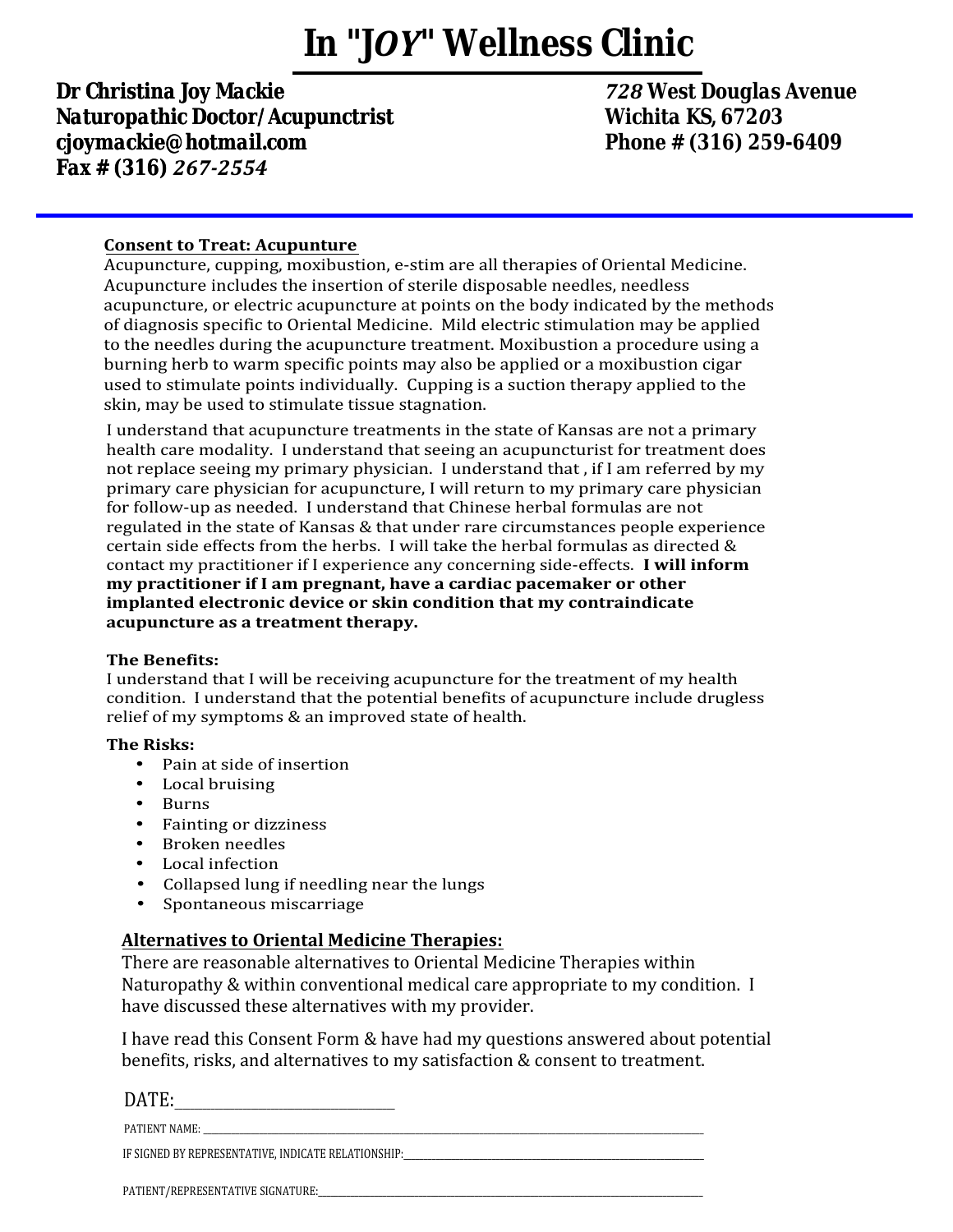*Dr Christina Joy Mackie Naturopathic Doctor/Acupunctrist cjoymackie@hotmail.com Fax # (316) 267-2554*

*728 West Douglas Avenue Wichita KS, 67203 Phone # (316) 259-6409*

### **Consent to Treat: Homeopathic Treatments**

Homeopathic medicines are made from natural substances prepared generally to be non-toxic. In the United States, the Food and Drug Administration (FDA) regulates the manufacturing and sale of homeopathic medicines. In most cases, the are prescribed in minute doses thought to make homeopathy safe for most people, including infants, children, pregnant and nursing women, and the elderly.

### **Risks of Homeopathic Treatments:**

**Initial aggravation (worsening)**: It is possible for patients treated with homeopathic medicines to have an initial aggravation of their current condition. This is followed by improvement. Usually, this worsening is mild and short lived. Ifworsening occurs, please contact your practitioner immediately.

**Late aggravation(worsening):** It is possible when taking regular, repeated doses of homeopathic medicines that symptoms might take a turn for the worse. If you notice a worsening of your condition, your potency may need to be changed. If you notice a worsening of your condition, please contact you practitioner immediately.

**Negative Reaction:** A small percentage of people are sensitive to homeopathic medicines and can react strongly to the medicines. In these rare cases, symptoms may change and your condition either may not change or worsen. This may require homeopathic treatments to be discontinued.

**No Change, Incorrect Remedy:** When an incorrect homeopathic medicine is prescribed the most common result is that nothing changes. If you are suffering from a disease that is progressing, that means the disease will continue to progress. The can be dangerous in rapidly or dangerously progressing illnesses. Because this is a real possibility, homeopathic treatments alone may not be the correct choice for you at his time. In you notice worsening of your symptoms, please contact your practitioner immediately.

**Return of Old, Forgotten Symptoms:** Sometimes conditions that you thought were long gone can flare up as part of the healing process. A return of old symptoms may be a good sign. You should call your practitioner to report any changes in your condition.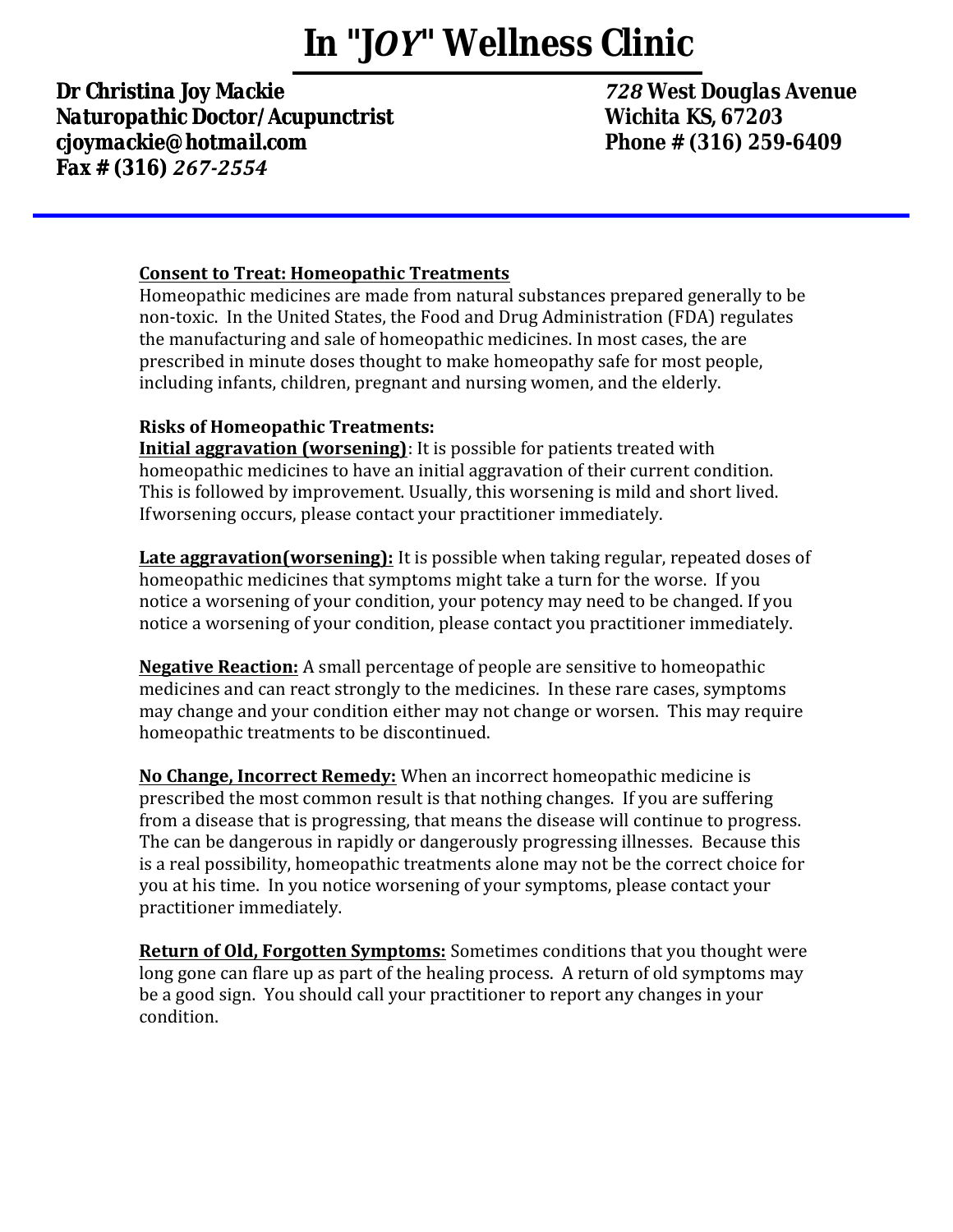*Dr Christina Joy Mackie Naturopathic Doctor/Acupunctrist cjoymackie@hotmail.com Fax # (316) 267-2554*

*728 West Douglas Avenue Wichita KS, 67203 Phone # (316) 259-6409*

#### **Alternatives to Homeopathic Therapies:**

There are reasonable alternatives to Homeopathic Therapies within Naturopathy and within conventional medical care appropriate to my condition. I have discussed these alternatives with my provider.

I have read this Consent Form and have had my questions answered about potential benefits, risks, and alternatives to my satisfaction and consent to treatment.

DATE:

PATIENT NAME: \_\_\_\_\_\_\_\_\_\_\_\_\_\_\_\_\_\_\_\_\_\_\_\_\_\_\_\_\_\_\_\_\_\_\_\_\_\_\_\_\_\_\_\_\_\_\_\_\_\_\_\_\_\_\_\_\_\_\_\_\_\_\_\_\_\_\_\_\_\_\_\_\_\_\_\_\_\_\_\_\_\_\_\_\_\_\_\_\_\_\_\_\_\_\_\_\_\_\_\_\_\_\_\_\_\_\_\_\_\_\_\_\_\_\_\_\_\_\_\_\_\_\_\_\_

IF SIGNED BY REPRESENTATIVE, INDICATE RELATIONSHIP:\_\_\_\_\_\_\_\_\_\_\_\_\_\_\_\_\_\_\_\_\_\_\_\_\_\_\_\_\_\_\_\_\_\_\_\_\_\_\_\_\_\_\_\_\_\_\_\_\_\_\_\_\_\_\_\_\_\_\_\_\_\_\_\_\_\_\_\_\_\_\_\_\_\_\_

PATIENT/REPRESENTATIVE SIGNATURE:\_\_\_\_\_\_\_\_\_\_\_\_\_\_\_\_\_\_\_\_\_\_\_\_\_\_\_\_\_\_\_\_\_\_\_\_\_\_\_\_\_\_\_\_\_\_\_\_\_\_\_\_\_\_\_\_\_\_\_\_\_\_\_\_\_\_\_\_\_\_\_\_\_\_\_\_\_\_\_\_\_\_\_\_\_\_\_\_\_\_\_\_\_\_\_\_